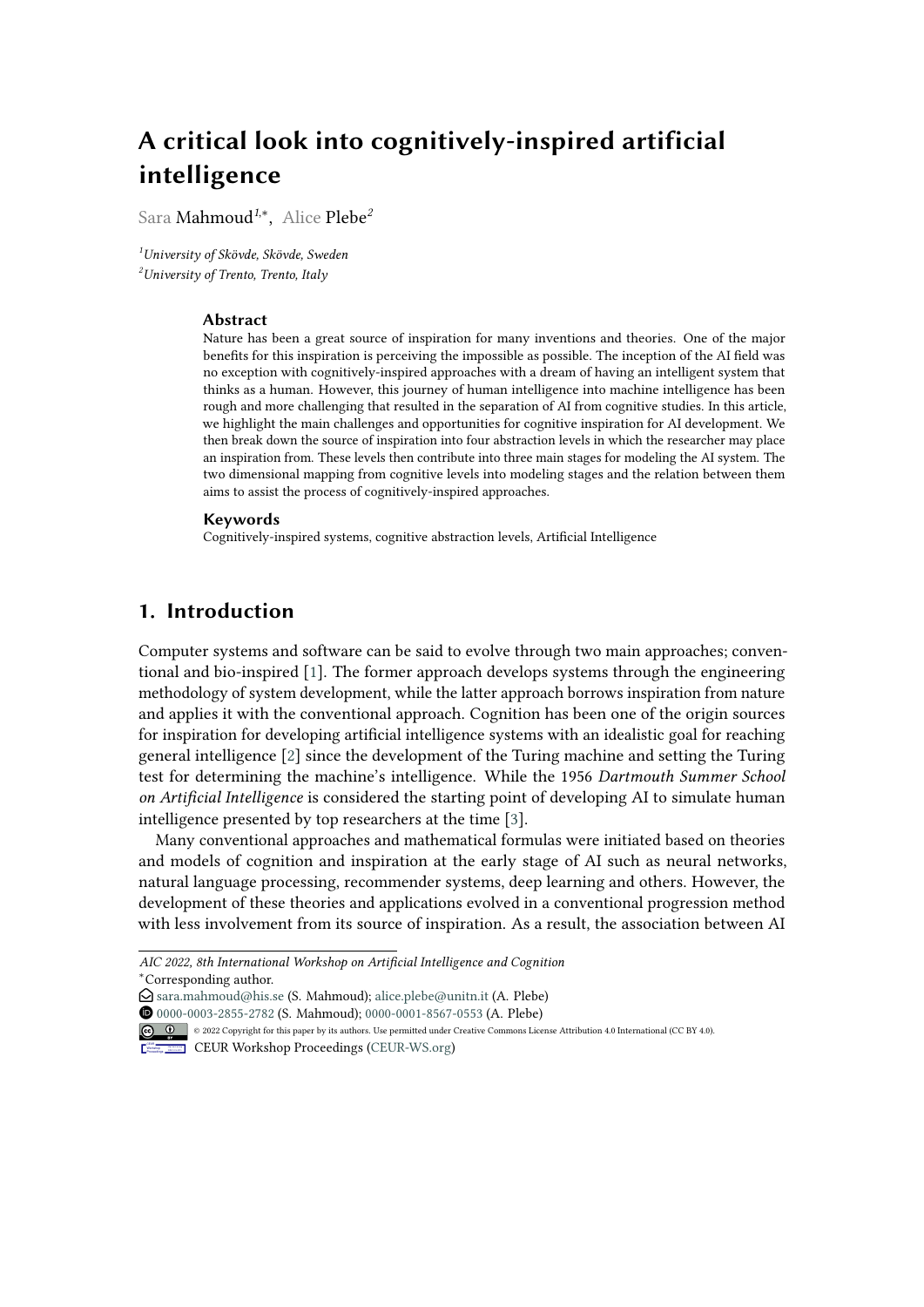techniques and cognitive inspiration started to fade gradually. AI has since become a heavily computational with the conventional approach to develop applications that does not require a cognitive equivalence. With this separation, less focus has been placed for developing clear methodologies for combining conventional approaches with bio-inspired ones [\[1\]](#page-4-0). Besides, the advantages of this combination started to blur in researchers' view.

## **1.1. From challenges to opportunities for cognitively inspired systems**

Developing cognitively inspired systems is a challenging journey. It requires first an understanding of the underlying cognitive science theories. Cognitive science was originally formulated as a synergy between the fields of psychology, linguistics, computer science, philosophy, neuroscience, and anthropology [\[4\]](#page-4-3).

Biological inspiration further requires defining the degree of faithfulness to what the scientist will replicate from the biological system. It also requires flexibility in adjusting the model from a description of a biological system to what is suitable for an artificial agent [\[5\]](#page-4-4). This often involves a translation into a more formal model description [\[6\]](#page-4-5). There is still a lack of clear methodology for transferring a biological system into a technological artifact, or phrased differently, we need a bridge between the bio-inspired approach and the conventional approach [\[7\]](#page-4-6).

Despite these challenges, taking the route of bio-inspired approach opens opportunities that may be difficult to achieve with the conventional one. Among all the gains, taking inspiration from nature allows the researcher to be a pioneer in leading ideas of development. The initiation of the concepts of flying was inspired and tested by Ibn Firnas in the 9th century by observing birds flying [\[8\]](#page-4-7) and set the mathematical foundation for flying which highly contributed to the invention of airplanes nowadays. Another example, at the same time period, Ibn AlHaytham studied the anatomy of the human's eye and set the foundation of capturing an image through a small hole in a dark room projecting the image into the wall called *Qoumra*. This theory was the groundwork for the invention of cameras presently [\[9\]](#page-4-8).

In the field of AI, the impact of artificial neural networks and modern day deep learning can not be overstated [\[10\]](#page-5-0), and it remains an excellent example of a bio-inspired technology. The origin of this technique is based on the brain neural networks forming multi-layers of neurons feeding into each other that collectively process the data and perform advanced cognitive tasks.

### **1.2. Levels and categorization**

For the bio-inspired approach, the researcher examines the applicable cognitive theory and models. While an abundance of the literature discusses conceptual descriptions of *what* a cognitive system should do, less is discussed on *how* this translates into a formal model for an artificial system. This causes confusion for the researcher for how to take the inspiration.

One of the early works for clarifying the development of cognitive systems was by Marr and Poggio [\[11\]](#page-5-1) who argue that a complex systems, especially the ones inspired by cognition, should be understood at three main and independent levels; the *computation* that describes the task, the *algorithm* that specifies how the task is implemented and the *hardware* that executes the implementation and data.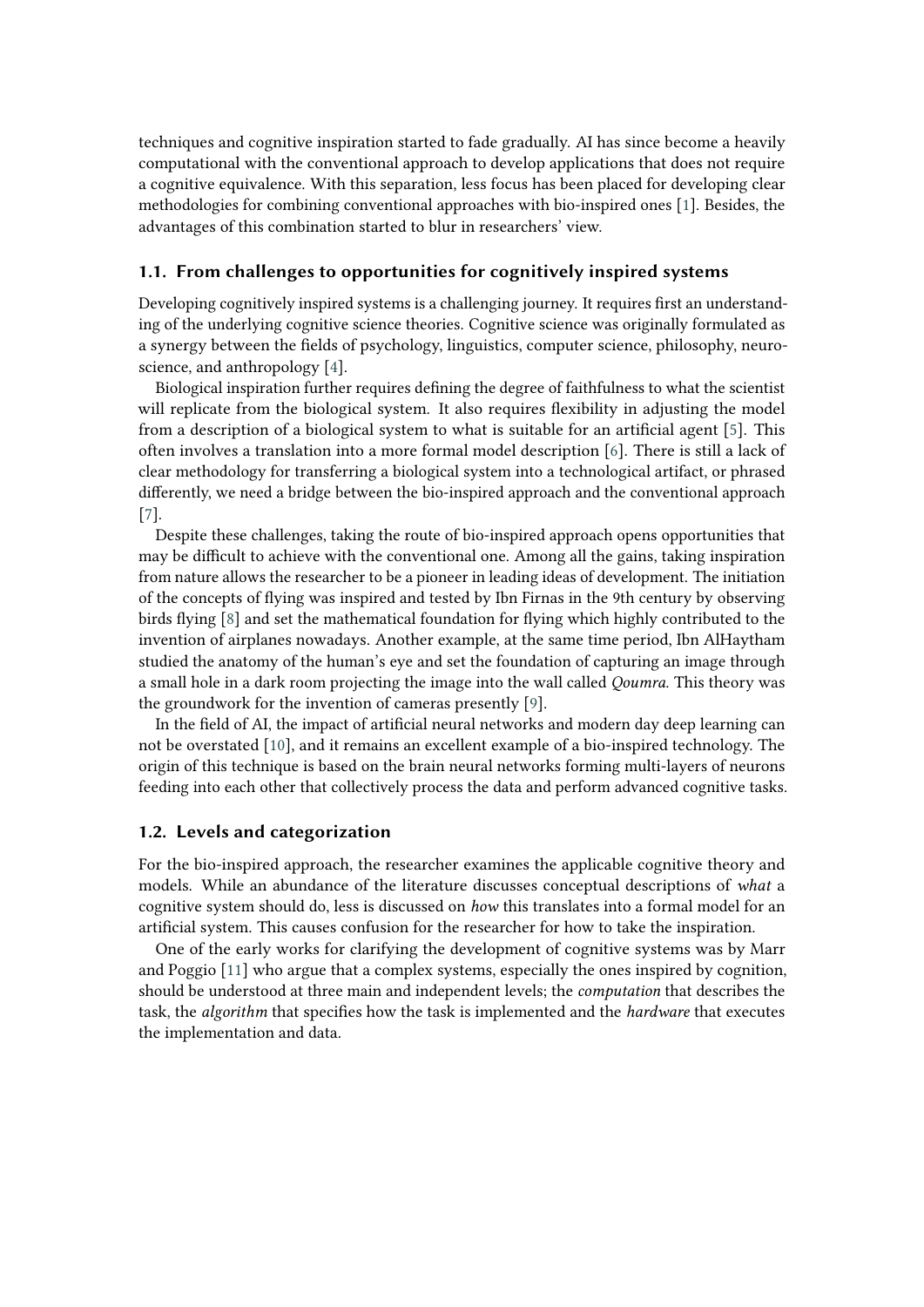Newell discussed another perspective of cognitive operation levels that is based on timescale [\[12\]](#page-5-2). This includes *biological* (such as the neural spike) that takes nano to milliseconds, *cognitive operations* (that includes the cognitive architecture for tasks as grasping objects) that takes tenth of a second to less that ten seconds, and *rational operation* that requires reasoning (such as doing the laundry) takes few seconds to minutes. Finally, the *social behaviors* (with interactions) that may take hours to days.

An extended categorization for Newell's levels of cognition by timescale is presented by Lieto [\[13\]](#page-5-3). In this work, Lieto presents the relation between cognitive systems and AI historically and shows examples from the literature for cognitively inspired work as well as a view for the future relation in terms of a roadmap.

From a cognitive modeling point of view, Guest and Martin [\[14\]](#page-5-4) propose a framework of six layers for building computational models for psychological research in which outputs each layer is fed to the following one and verifies the layer above. The layers top-down are; framework, theory, specification, implementation, hypothesis and data.

Lieder & Griffiths [\[15\]](#page-5-5) discussed the rationality theory of human cognition as a higher level of psychological theory in a computational level (in Marr's categorization) and then they presented a resource-rational analysis as a methodology for connecting rational human cognition with AI and neuroscience.

Here, we propose a description of the transitioning from cognitive studies to AI systems as a two dimensional mapping (see Table [1\)](#page-3-0). The vertical dimension defines levels of cognitive complexity that is the source of inspiration. The horizontal dimension describes the stages for modeling and developing the system.

The dimension of cognitive complexity refers to the complexity of the system that inspires the researcher. We categorize cognitive complexity in four levels, from least cognitive complexity; *the cellular, the architecture, the functional and the behavioral*.

Second, the modeling of a computational cognitive system is carried out in multiple stages as described by Guest and Martin [\[14\]](#page-5-4) and Marr and Poggio [\[11\]](#page-5-1). Here we determine three main stages in which the inspiration would mostly affect. Starting from the *theoretical* stage that (framework and theory in Guest and Martin). This also includes the computational level for describing the task and the theoretical description in the algorithmic level in Marr's categorization. Then, this feeds into the implementation stage (specification and implementation in Guest and Martin) including the algorithm description in Marr's categorization. Finally, the data level includes the representation and source of the data. This includes the input/output representation from the algorithm level and the physical representation in the hardware level in Marr's categorization.

Table [1](#page-3-0) shows the results of inspiration development to two dimensions. Inspiration at the *cellular level (A)* refers to the smallest biological component for cognition such as the neuron as the least cognitive level. (1) This inspiration feeds into the theories such as artificial neural networks of spiking neurons [\[16\]](#page-5-6) and learning by spike-timing dependent plasticity [\[17,](#page-5-7) [18\]](#page-5-8). (2) Inspiration feeds into implementation with equation formulation for the spiking neurons such as Bayesian computation by spike-timing dependent plasticity [\[19\]](#page-5-9) and deep convolutional models with spiking neurons [\[20\]](#page-5-10). (3) In the data stage, inspiration helps in formation and processing on low cellular level signals such as neuromorphic cameras [\[21\]](#page-5-11).

On the *architectural level (B)* the inspiration broadens the ability to build more complex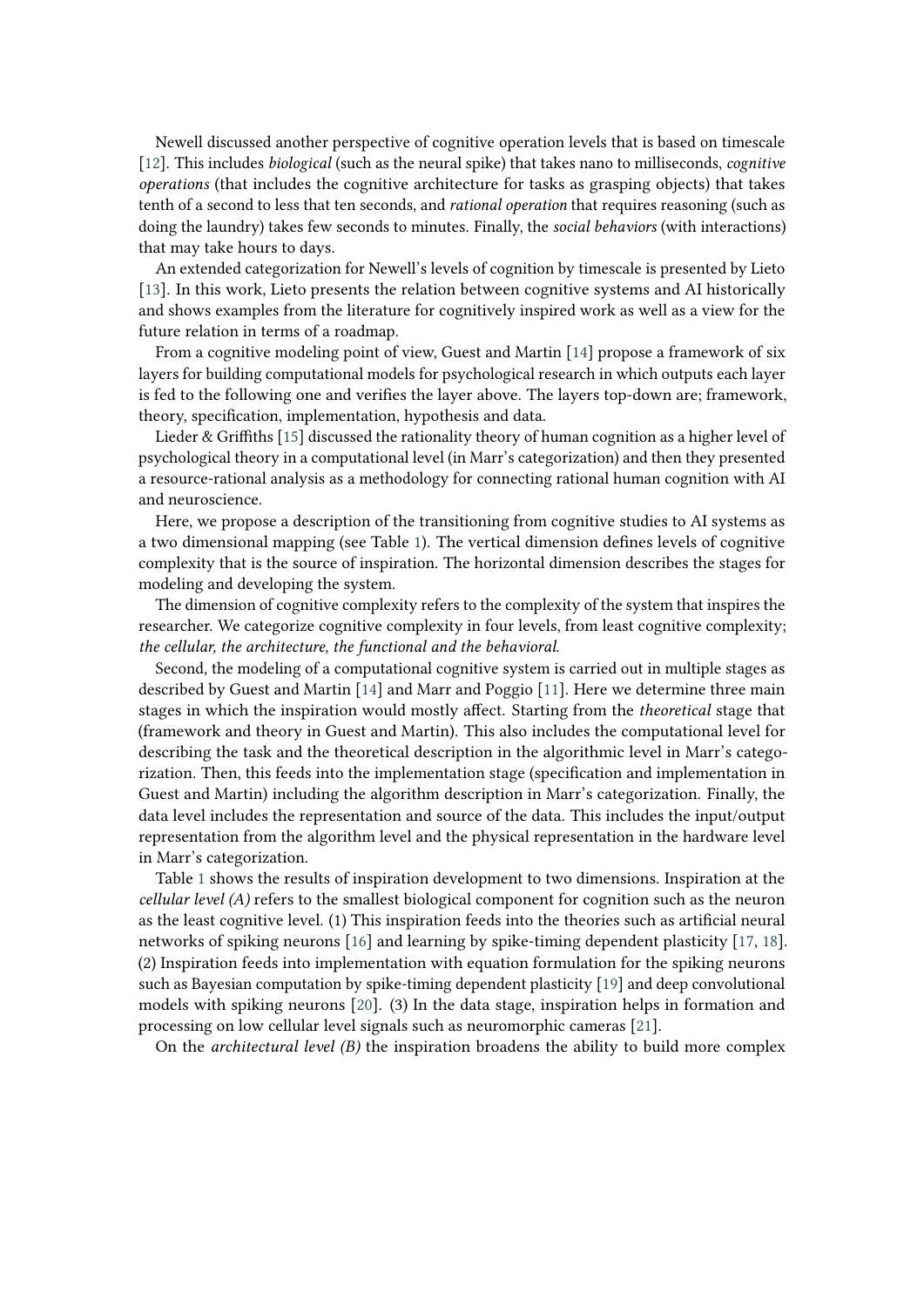|                                   |                       | <b>Cognitive Modeling abstraction stages</b>               |                                                                          |                                                                 |
|-----------------------------------|-----------------------|------------------------------------------------------------|--------------------------------------------------------------------------|-----------------------------------------------------------------|
|                                   |                       | Theory (1)                                                 | Implementation (2)                                                       | Data $(3)$                                                      |
| levels<br>complexity<br>Cognitive | Cellular (A)          | Spiking neurons<br>$[16]$                                  | Bayesian computation<br>by spike-timing<br>dependent plasticity<br>[19]  | Signals in<br>neuromorphic cameras<br>$[21]$                    |
|                                   | Architectural (B)     | Neural semantic<br>pointers [22]                           | Semantic Pointer<br>Architecture<br>Unified Network<br>(SPAUN)<br>$[25]$ | Visual cortex sparse<br>representations<br>$[27]$               |
|                                   | Functional (C)        | Reinforcement learning<br>$\lceil 30 \rceil$               | AlphaGo <sup>[31]</sup>                                                  | Data parameters<br>for decision making $[34]$                   |
|                                   | <b>Behavioral (D)</b> | Resource-rational analysis [15]<br>Behavioral cloning [35] | Robots by imitation<br>$[39]$                                            | Data for human<br>behavior cloning<br>for driving behavior [40] |

<span id="page-3-0"></span>**Table 1** Examples resulting from the two dimensional mapping from cognitive inspiration to AI modeling

systems with large architectures including components. (1) This level feeds into theories such as neural semantic pointers [\[22\]](#page-5-12), computational maps inspired by the visual cortex [\[23\]](#page-5-16) and convergence-divergence zones [\[24\]](#page-5-17). (2) This is reflected in implementation such as Semantic Pointer Architecture Unified Network (SPAUN) [\[25\]](#page-5-13) and highly successful object recognition deep convolutional models [\[26\]](#page-5-18). (3) Besides, it inspires researchers on how the data flows internally from the perception system to the rest of the processing components such as in visual cortex sparse representations [\[27\]](#page-5-14) and Cortical magnification [\[28\]](#page-5-19).

With the *functional level (C)* inspiration, the researcher is able to look at more complex systems with mental tasks such as perception and decision making. At this level, the physical body and the interaction with the external world is highly involved. (1) In the theory stage this inspires theories for interacting with the environment such as Local, error-driven and associative, biologically realistic algorithm (LEABRA) [\[29\]](#page-5-20) and Reinforcement learning [\[30\]](#page-5-15). (2) The implementation of mental tasks inspires work as AlphaGo [\[31\]](#page-6-0) and AlphaZero [\[32\]](#page-6-5) that are deep implementations of reinforcement learning achieving superhuman performance in challenging combinatorial games and deep reinforcement learning for robotic dexterous manipulations [\[33\]](#page-6-6). (3) On the data level it inspires the flow of the data between the system and the environment as well as the form of data for interaction and decision making such as Human-like system data parameters [\[34\]](#page-6-1).

At the *behavioral level (D)*, the scientist studies human cognition as examined by an external observer such as learning by demonstration. (1) In theory inspiration this includes resource-rational analysis [\[15\]](#page-5-5), behavioral cloning [\[35\]](#page-6-2), apprenticeship learning [\[36\]](#page-6-7) and inverse reinforcement learning [\[37\]](#page-6-8). (2) Behavior level inspiration brings many implementation inspiration such as end-to-end deep learning networks [\[38\]](#page-6-9) and robots by imitation [\[39\]](#page-6-3). (3) On the data stage, this level defines the data required and used for behavior implementation such as Behavioral cloning of human driving behaviors [\[40,](#page-6-4) [41\]](#page-6-10)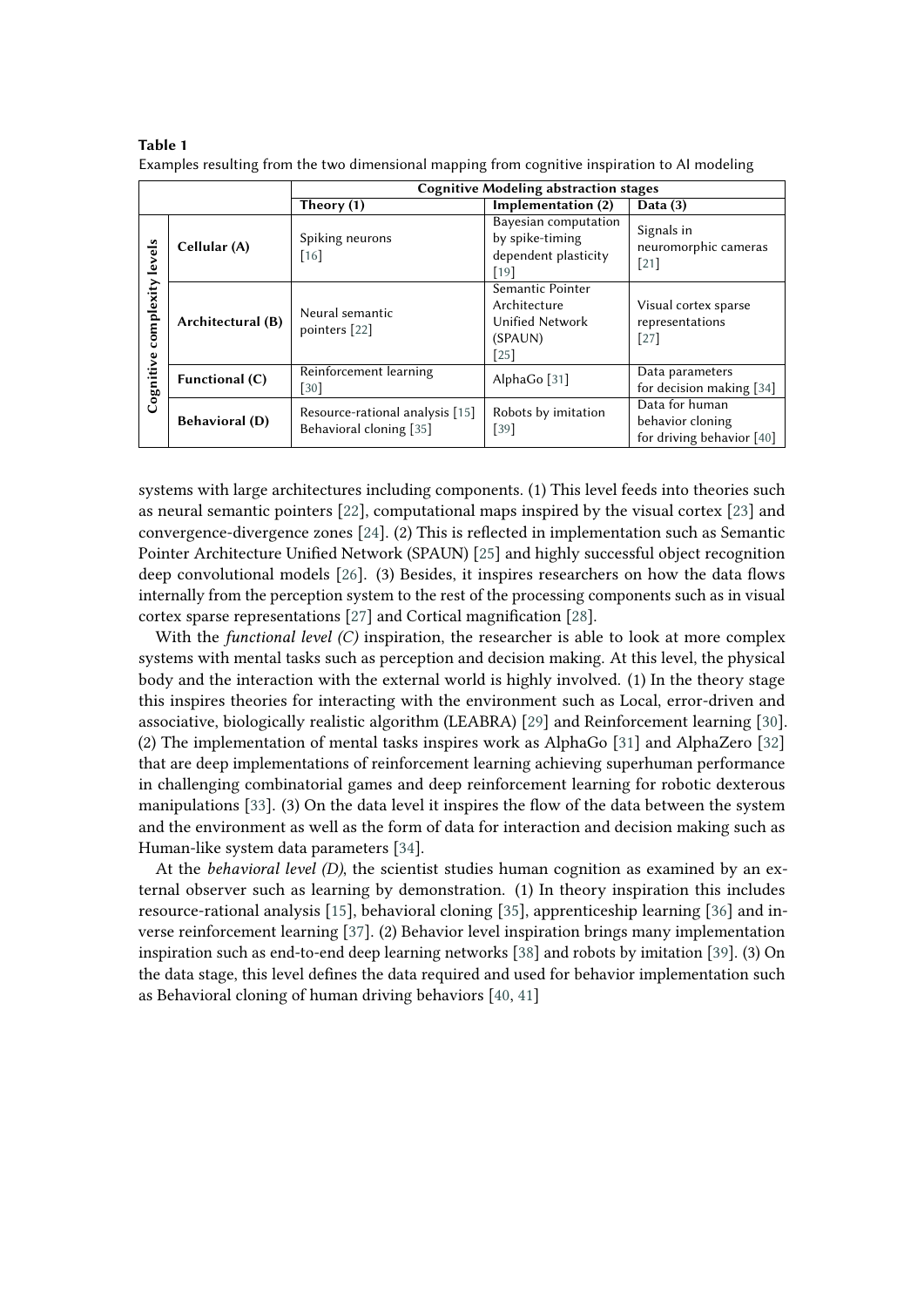# **2. Conclusion**

Despite the opportunities gained by bio-inspired approaches for developing intelligent systems, it has been a challenge for researchers to translate between the two fields. In this short paper we briefly discusses the challenges and opportunities for cognitively inspired systems and a two dimensional mapping of cognitive inspiration to computation modeling stages.

We categorize cognitive complexities from the least level of *cellular* level cognition to *architectural* including brain components, then *functional* in which cognitive abilities are required for interaction with the environment, and *behavioural* cognition that includes imitation and social abilities.

The researcher then needs to understand the stages of modeling and developing a cognitive system. This includes defining the theory of the model and the required formal models and equation for implementation as well as the data and hardware for the system.

This work is in progress for further investigation of modeling a concrete artificial system based on the bio-inspired approach. The future work includes the examination of other factors for inspiration such as the degree of loyalty in copying the biological cognition. Inspiration and cognitive modeling requires a degree of adjustment from biological system modeling to formal modeling. While the exact creation of cognitive modeling could be desired but impossible, a loose copying could be argued not to be bio-inspired or mimicking the biological cognition.

# **References**

- <span id="page-4-0"></span>[1] S. Ghoul, A Road Map to Bio-inspired Software Engineering, Research Journal of Information Technology 8 (2016) 75–81. URL: [http://www.scialert.net/abstract/?doi=rjit.2016.75.81.](http://www.scialert.net/abstract/?doi=rjit.2016.75.81) doi:[10.3923/rjit.2016.75.81](http://dx.doi.org/10.3923/rjit.2016.75.81).
- <span id="page-4-1"></span>[2] R. Zhu, L. Liu, M. Ma, H. Li, Cognitive-inspired computing: Advances and novel applications, 2020.
- <span id="page-4-2"></span>[3] J. Moor, The dartmouth college artificial intelligence conference: The next fifty years, Ai Magazine 27 (2006) 87–87.
- <span id="page-4-3"></span>[4] W. Bechtel, G. Graham (Eds.), A Companion to Cognitive Science, Blackwell Publishing Ltd., 1999.
- <span id="page-4-4"></span>[5] A. F. Morse, T. Ziemke, On the role (s) of modelling in cognitive science, Pragmatics & cognition 16 (2008) 37–56.
- <span id="page-4-5"></span>[6] I. van Rooij, M. Blokpoel, Formalizing verbal theories: A tutorial by dialogue., Social Psychology 51 (2020) 285.
- <span id="page-4-6"></span>[7] T. De Wolf, T. Holvoet, Towards a methodology for engineering self-organising emergent systems, Frontiers in Artificial Intelligence and Applications 135 (2005) 18.
- <span id="page-4-7"></span>[8] E. A. Jamsari, A. Nawi, A. Sulaiman, R. Sidek, Z. Zaidi, M. Zulfazdlee, Ibn firnas and his contribution to the aviation technology of the world, Advances in Natural and Applied Sciences 7 (2013) 74–78.
- <span id="page-4-8"></span>[9] M. Zghal, H.-E. Bouali, Z. B. Lakhdar, H. Hamam, The first steps for learning optics: Ibn sahl's, al-haytham's and young's works on refraction as typical examples, in: Education and Training in Optics and Photonics, Optical Society of America, 2007, p. ESB2.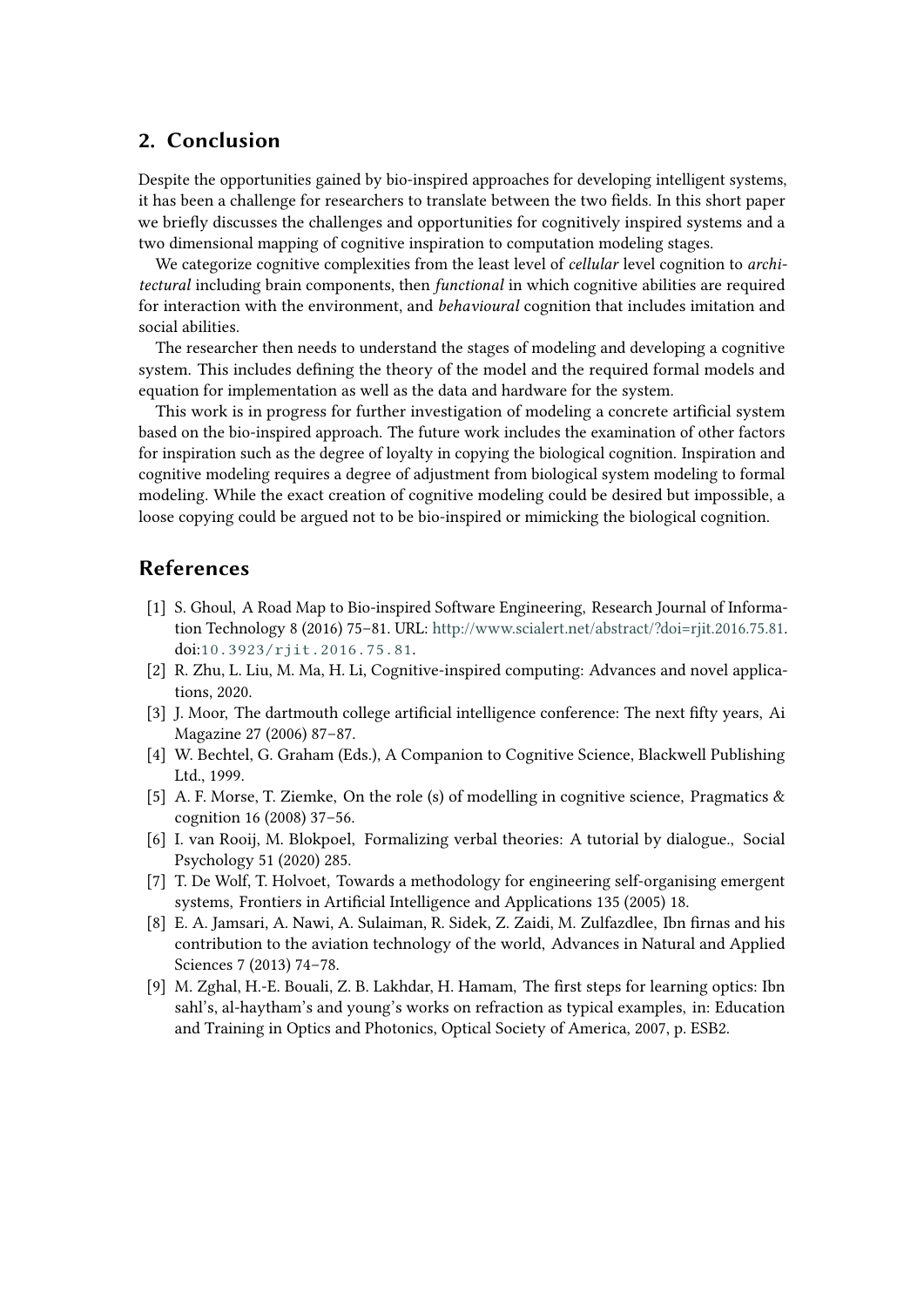- <span id="page-5-0"></span>[10] Y. LeCun, Y. Bengio, G. Hinton, Deep learning, nature 521 (2015) 436–444.
- <span id="page-5-1"></span>[11] D. Marr, T. Poggio, A computational theory of human stereo vision, Proceedings of the Royal Society of London. Series B. Biological Sciences 204 (1979) 301–328.
- <span id="page-5-2"></span>[12] A. Newell, Unified theories of cognition, Harvard University Press, 1994.
- <span id="page-5-3"></span>[13] A. Lieto, Cognitive design for artificial minds, Routledge, 2021.
- <span id="page-5-4"></span>[14] O. Guest, A. E. Martin, How computational modeling can force theory building in psychological science, Perspectives on Psychological Science 16 (2021) 789–802.
- <span id="page-5-5"></span>[15] F. Lieder, T. L. Griffiths, Resource-rational analysis: Understanding human cognition as the optimal use of limited computational resources, Behavioral and Brain Sciences 43 (2020).
- <span id="page-5-6"></span>[16] W. Maass, Networks of spiking neurons: the third generation of neural network models, Neural Networks 10 (1997) 1659–1671.
- <span id="page-5-7"></span>[17] E. M. Izhikevich, Solving the distal reward problem through linkage of STDP and dopamine signaling, Cerebral Cortex 17 (2007) 2443–2452.
- <span id="page-5-8"></span>[18] H. Markram, W. Gerstner, P. J. Sjöström, Spike-timing-dependent plasticity: a comprehensive overview, Frontiers in Synaptic Neuroscience 4 (2012) 2.
- <span id="page-5-9"></span>[19] B. Nessler, M. Pfeiffer, L. Buesing, W. Maass, Bayesian computation emerges in generic cortical microcircuits through spike-timing-dependent plasticity, PLoS Computational Biology 9 (2013) e1003037.
- <span id="page-5-10"></span>[20] A. Tavanaei, M. Ghodrati, S. R. Kheradpisheh, T. Masquelier, A. Maida, Deep learning in spiking neural networks, Neural Networks 111 (2019) 47–63.
- <span id="page-5-11"></span>[21] J. Han, C. Zhou, P. Duan, Y. Tang, C. Xu, C. Xu, T. Huang, B. Shi, Neuromorphic camera guided high dynamic range imaging, in: Proc. of IEEE International Conference on Computer Vision and Pattern Recognition, 2020, pp. 1730–1739.
- <span id="page-5-12"></span>[22] C. Eliasmith, C. H. Anderson, Neural Engineering Computation, Representation, and Dynamics in Neurobiological Systems, MIT Press, Cambridge (MA), 2003.
- <span id="page-5-16"></span>[23] K. Fukushima, Neocognitron: a hierarchical neural network capable of visual pattern recognition, Neural Networks 1 (1988) 119–130.
- <span id="page-5-17"></span>[24] K. Meyer, A. Damasio, Convergence and divergence in a neural architecture for recognition and memory, Trends in Neuroscience 32 (2009) 376–382.
- <span id="page-5-13"></span>[25] C. Eliasmith, How to build a brain: A neural architecture for biological cognition, Oxford University Press, 2013.
- <span id="page-5-18"></span>[26] C. Szegedy, W. Liu, Y. Jia, P. Sermanet, S. Reed, D. Anguelov, D. Erhan, V. Vanhoucke, A. Rabinovich, Going deeper with convolutions, in: Proc. of IEEE International Conference on Computer Vision and Pattern Recognition, 2015, pp. 1–9.
- <span id="page-5-14"></span>[27] H. J. Kashyap, C. C. Fowlkes, J. L. Krichmar, S. Member, Sparse Representations for Objectand Ego-Motion Estimations in Dynamic Scenes, IEEE Transactions on Neural Networks and Learning Systems 32 (2021) 2521–2534.
- <span id="page-5-19"></span>[28] A. Plebe, J. F. Kooij, G. P. Rosati Papini, M. Da Lio, Occupancy grid mapping with cognitive plausibility for autonomous driving applications, in: Proceedings of the IEEE/CVF International Conference on Computer Vision (ICCV), 2021, pp. 2934–2941.
- <span id="page-5-20"></span>[29] R. O'Reilly, Six principles for biologically-based computational models of cortical cognition, Trends in Cognitive Sciences 2 (1998) 455–462.
- <span id="page-5-15"></span>[30] A. G. Barto, R. S. Sutton, Simulation of anticipatory responses in classical conditioning by a neuron–like adaptive element, Behavioral and Brain Science 4 (1982) 221–234.